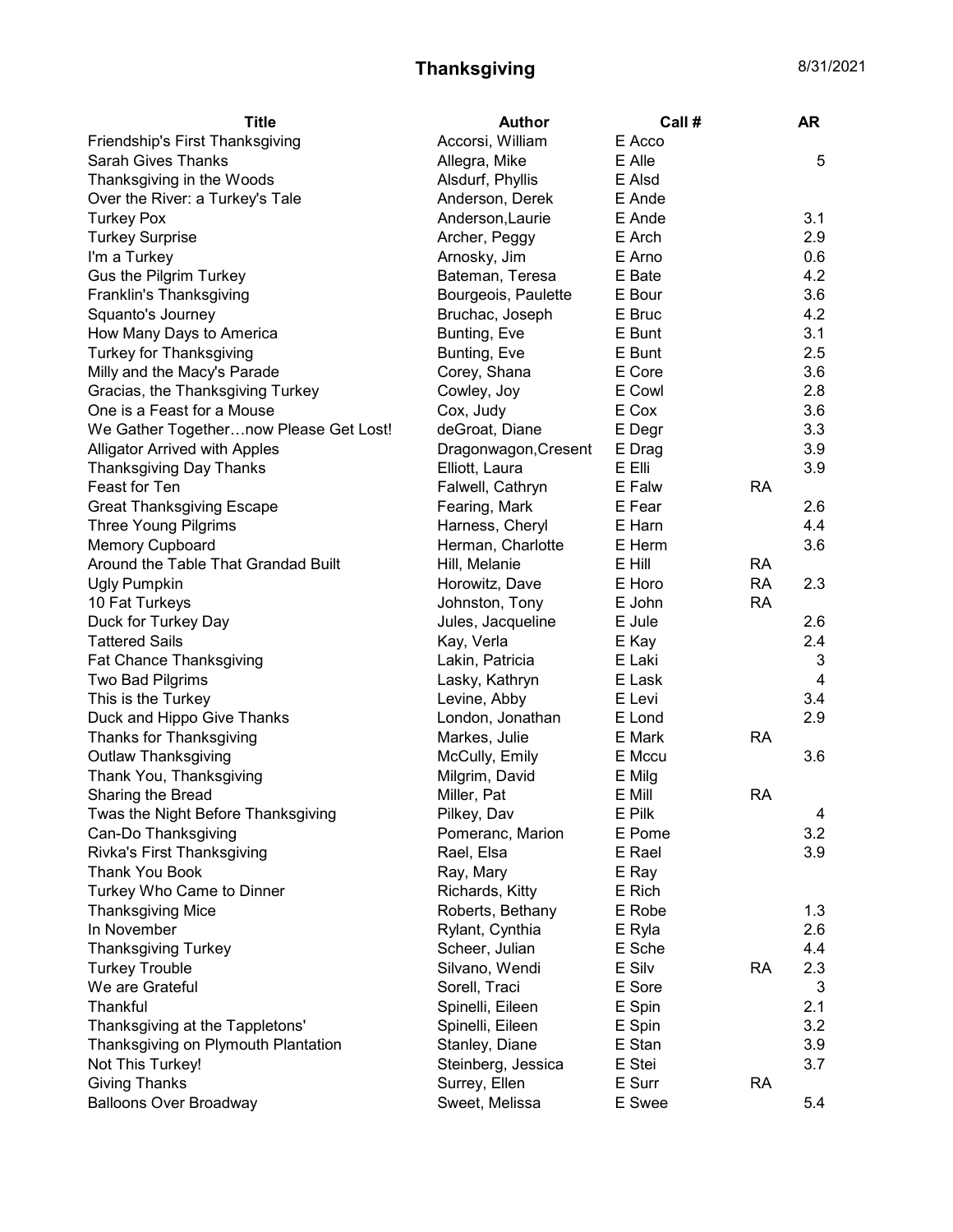## Thanksgiving 8/31/2021

| <b>Title</b>                                                   | Author                 | Call #               |           | <b>AR</b>      |
|----------------------------------------------------------------|------------------------|----------------------|-----------|----------------|
| On the Mayflower                                               | Waters, Kate           | E Wate               |           | 4.1            |
| Thanksgiving at Our House                                      | Watson, Wendy          | E Wats               |           |                |
| Thanksgiving With Me                                           | Willey, Margaret       | E Will               |           | 3              |
| <b>Bear Says Thanks</b>                                        | Wilson, Karma          | E Wils               | RA        | 2.3            |
| <b>Plymouth Rocks</b>                                          | Yolen, Jane            | E Yole               |           |                |
| <b>Feeling Thankful</b>                                        | Rotner, Shelly         | J 179.9              |           |                |
| New Look at the Pilgrims                                       | Siegel, Beatrice       | J 285                |           |                |
| Thank You, Sarah                                               | Anderson, Laurie Halse | J 394.2649           |           | 3.7            |
| <b>Grace's Thanksgiving</b>                                    | Bullard, Lisa          | J 394.2649           |           | 2.8            |
| My Family Celebrates Thanksgiving                              | Bullard, Lisa          | J 394.2649           |           |                |
| Thanksgiving: the True Story                                   | Colman, Penny          | J 394.2649           |           | 8.6            |
| 1621: A New Look at Thanksgiving                               | Grace, Catherine       | J 394.2649           |           | 7.1            |
| Celebrate Thanksgiving                                         | Heiligman, Deborah     | J 394.2649           |           | 5.6            |
| What Was the First Thanksgiving?                               | Holub, Joan            | J 394.2649           |           | 5              |
| <b>Nickommoh</b>                                               | Keller, Jackie         | J 394.2649           |           | $\overline{4}$ |
| Let's Celebrate Thanksgiving                                   | Lewis, J. Patrick      | J 394.2649           |           | 3.8            |
| Thanksgiving                                                   | Murray, Julie          | J 394.2649           |           | 3.8            |
| Thanksgiving                                                   | Peppas, Lynn           | J 394.2649           |           | 4.5            |
| <b>Thanksgiving Holiday Cookbook</b>                           | Raabe, Emily           | J 394.2649           |           | 5.4            |
| <b>Giving Thanks</b>                                           | Waters, Kate           | J 394.2649           |           |                |
| Samuel Eaton's Day                                             | Waters, Kate           | J 394.2649           |           | 4              |
| There Was an Old Lady Who Swallowed a Turkey Colandro, Lucille |                        | J 398.2              |           | 2.6            |
| I Know an Old Lady Who Swallowed a Pie                         | Jackson, Alison        | J 398.2              | <b>RA</b> | 3.9            |
| Turkeys                                                        | Endres, Hollie         | J 636.592            |           | 1.5            |
| Turkeys on the Family farm                                     | Stiefel, Chaina        | J 636.592            |           | 2.8            |
| Food and Recipes of the Pilgrims                               | Erdosh, George         | J641.5               |           | 4.8            |
| <b>Thanksgiving Sweets and Treats</b>                          | Randall, Ronne         | J641.5               |           |                |
| Thanksgiving                                                   | Sanna, Ellyn           | J641.5               |           |                |
| <b>Thanksgiving Crafts</b>                                     | Eick, Jean             | J 745.594            |           |                |
| Over the River and Through the Woods                           | Child, Lydia           | J 782.42             |           |                |
| Thanksgiving Day at Our House                                  | Carlstrom, Nancy       | J 811.54             |           | 3.2            |
| Thanks a Million                                               | Grimes, Nikki          | J 811.54             | <b>RA</b> | 3              |
| It's Thanksgiving                                              | Prelutsky, Jack        | J 811.54             |           | 4.7            |
| Wampanoag                                                      | Dell, Pamela           | J 970.3              |           |                |
| You Wouldn't Want to Sail on the Mayflower                     | Cook, Peter            | J 973.2              |           | 6.1            |
| Massachusetts Bay Colony                                       | Deady, Kathleen        | J 974.4              |           | 4.2            |
| Daily Life in the Pilgrim Colony                               | Erickson, Paul         | J 974.4              |           | 7.2            |
| Adventurous Life of Myles Standish                             | Harness, Cheryl        | J 974.4              |           | 7.1            |
| History Smashers: the Mayflower                                | Messner, Kate          | J 974.4              | <b>RA</b> |                |
| Sailing on the Mayflower                                       | Rusick, Jessica        | J 974.4              |           | 4.3            |
| Tapenum's Day                                                  | Waters, Kate           | J 974.4              |           |                |
| <b>Thanksgiving Reunion</b>                                    | Meddaugh, Susan        |                      |           | 3              |
| Thanksgiving on Thursday                                       |                        | J Fantasy Medd       |           |                |
|                                                                | Osborne, Mary Pope     | J Fantasy Osbo 27    |           | 3.3            |
| Old Fashioned Thanksgiving<br>Kit Learns a Lesson              | Alcott, Louisa         | J History Alco       |           | 4.7            |
|                                                                | Tripp, Valerie         | J History Amer Kit 2 |           | 4.5            |
| Constance and the Dangerous Crossing                           | Gilbert, Julie         | J History Girl       |           | 4.4            |
| Our Strange New Land                                           | Hermes, Patricia       | J History Herm       |           | 3.2            |
| Dash                                                           | Klimo, Kate            | J History Klim Dog 5 |           | 4.7            |
| <b>Treasures From Grandma</b>                                  | Richardson, Arletta    | J History Rich       |           |                |
| November Night                                                 | Roy, Ron               | J Mystery Roy 11     |           | 3.3            |
| Life in Plymouth Colony                                        | Norris, Jill           | J Pro 974.4          |           |                |